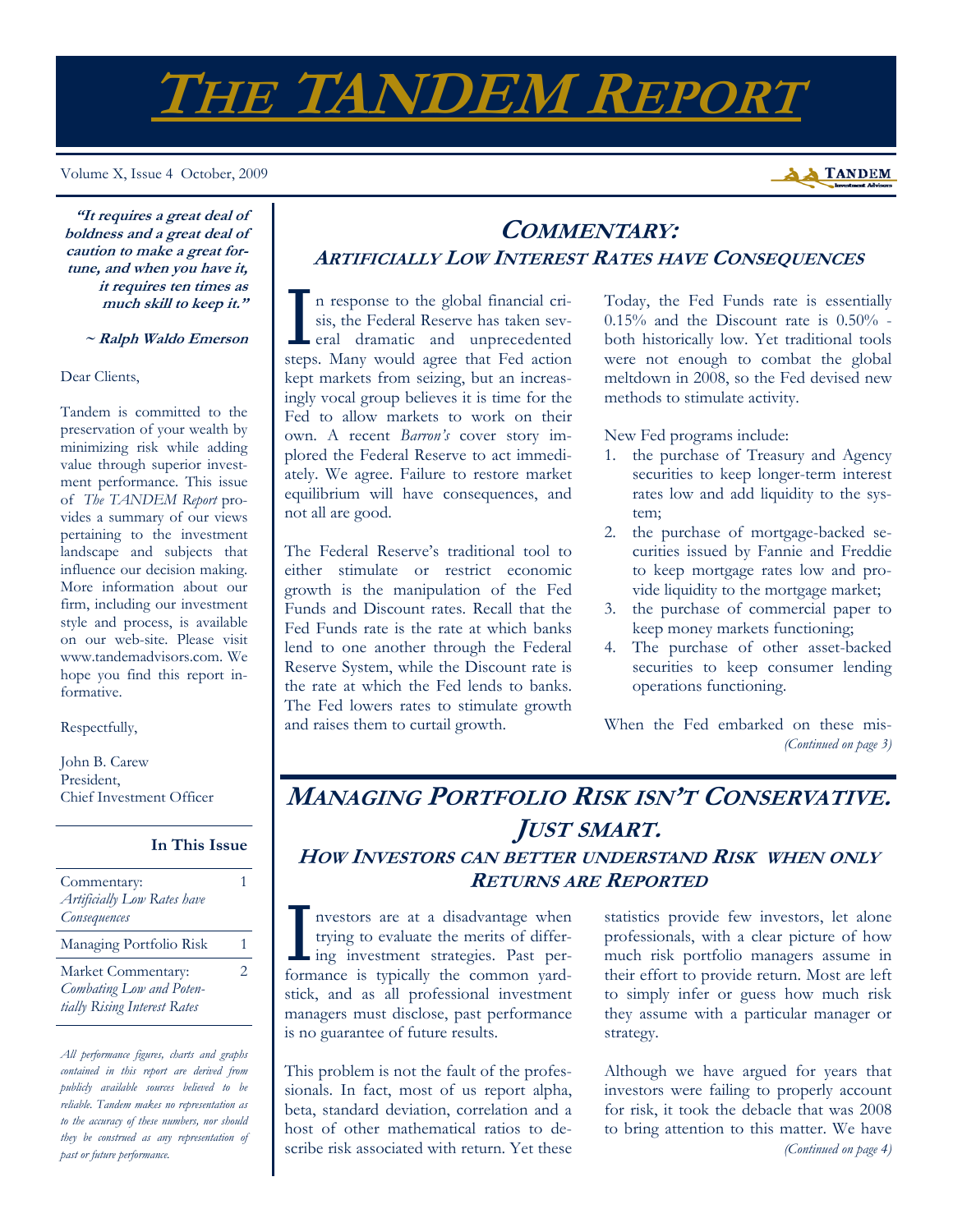## **MARKET COMMENTARY: COMBATING LOW AND POTENTIALLY RISING INTEREST RATES**

s we discussed in our *Commentary* on page 1, the Federal Reserve seeks to keep interest rates below levels they might otherwise attain if left to free market influences. Most assume equilibrium will be quickly realized when the Fed ceases its current undertakings. Some believe the Fed will not only exit intervention, but be forced to raise rates to combat inflation.

Whatever the cause of rising interest rates, investors will face a challenge not seen in any lasting fashion since the 1970's. Rising rates make investment returns far more difficult to achieve. We will highlight a few reasons.

#### **Fixed Income Investments**

Suppose you invest  $$10,000$  in a bond today that pays a  $3\%$ interest rate. Then suppose a year from now you wish to sell your bond. Rates one year from today might be 4%. Do you think you can sell your bond at 3% for \$10,000 when a buyer can get 4% on a new bond? Of course not. A buyer will offer you less money to compensate for the lower interest rate. Thus, *rising interest rates decrease the value of fixed income investments.* 

#### **Stocks with High-Yielding Dividends**

Many investors seeking dividend income prefer stocks with high yields. Utilities, REIT's and certain ETF's, among other investments, often fit this bill. If these investments offer limited prospects for growth and most of the return comes from the dividend, the market will treat these investments much like bonds are treated when interest rates rise. *Rising interest rates can decrease the value of stocks that rely heavily upon dividend yield to provide returns.* 

#### **Real Estate**

Historically, certain types of real estate have provided a hedge against inflation. Investments that provide cash flow (rent) have the ability to increase rent over time to keep pace with inflation. As interest rates typically rise during inflationary times, the ability to increase rent has proven in the past to be an advantage for real estate investors. However, this financial meltdown has resulted in vacancies that have forced many landlords to decrease rent just to maintain tenants. *The ability to increase rents in this economic environment may be limited, making it harder for some real estate investments to provide positive returns if interest rates rise.* 

#### **Foreign Investments held by U.S. Investors**

Typically a country with rising interest rates experiences a strengthening currency. International investments held by U.S. investors will likely lose value when the investments are converted back to dollars in this environment. *Foreign investments bear currency risk that often works against the investor when rates at home rise.* 

#### **Commodities**

Most commodities are traded in dollars. When the dollar strengthens in value, commodity prices typically fall. The strength we have seen in commodities like gold and oil have been at least partly the result of the declining dollar. *Should the dollar's weakness reverse itself as a result of rising interest rates, commodity prices could decline.* 

#### **The Strategy**

Having outlined the challenges, we now turn to strategy. We see two issues facing investors. First, how to invest at present rate levels. Second, how to prepare for the inevitable rise in rates, whenever it may come. One strategy effectively combats both scenarios.

Stocks that routinely *grow* their dividends, rather than stocks that pay big dividends, are the only sure way we know of to offset low and/or rising interest rates. Consider this example of a \$10,000 investment in a bond that pays 3% for 5 years versus a stock that initially has a dividend yield of 2.5% and grows that dividend by 10% every year for five

|                      | <b>BOND</b> | <b>STOCK</b> |
|----------------------|-------------|--------------|
| <b>Year 1 Income</b> | \$300.00    | \$250.00     |
| <b>Year 2 Income</b> | \$300.00    | \$275.00     |
| <b>Year 3 Income</b> | \$300.00    | \$302.50     |
| <b>Year 4 Income</b> | \$300.00    | \$332.75     |
| <b>Year 5 Income</b> | \$300.00    | \$366.03     |
| <b>Total Income</b>  | \$1,500.00  | \$1,526.28   |

years. The stock dividend exceeds the bond payment by year 3. Total dividends are greater than total interest payments, the stock does not have as much interest rate risk and the stock value has

likely appreciated to be greater than the \$10,000 the bond pays back.

Dividend increases must be accompanied by corresponding increases in earnings. Without earnings growth to support dividend growth, future dividend income will be limited. But if the company can consistently grow earnings, the rising dividend stream is secure.

Investors are too often satisfied with dividend yield when dividend growth supported by earnings growth is the key. These stocks most often have lower volatility (risk) and less interest rate risk should rates rise. And if rates don't rise, at least the income stream grows from low levels over time. Bonds and high yielding stocks cannot offer these benefits.

Forecasting the actions of the Fed and the direction of interest rates is often futile. Yet we think it reasonable to conclude that rates will rise at some point - and they can't go meaningfully lower from here. Growing dividends supported by growing earnings offer today's surest approach.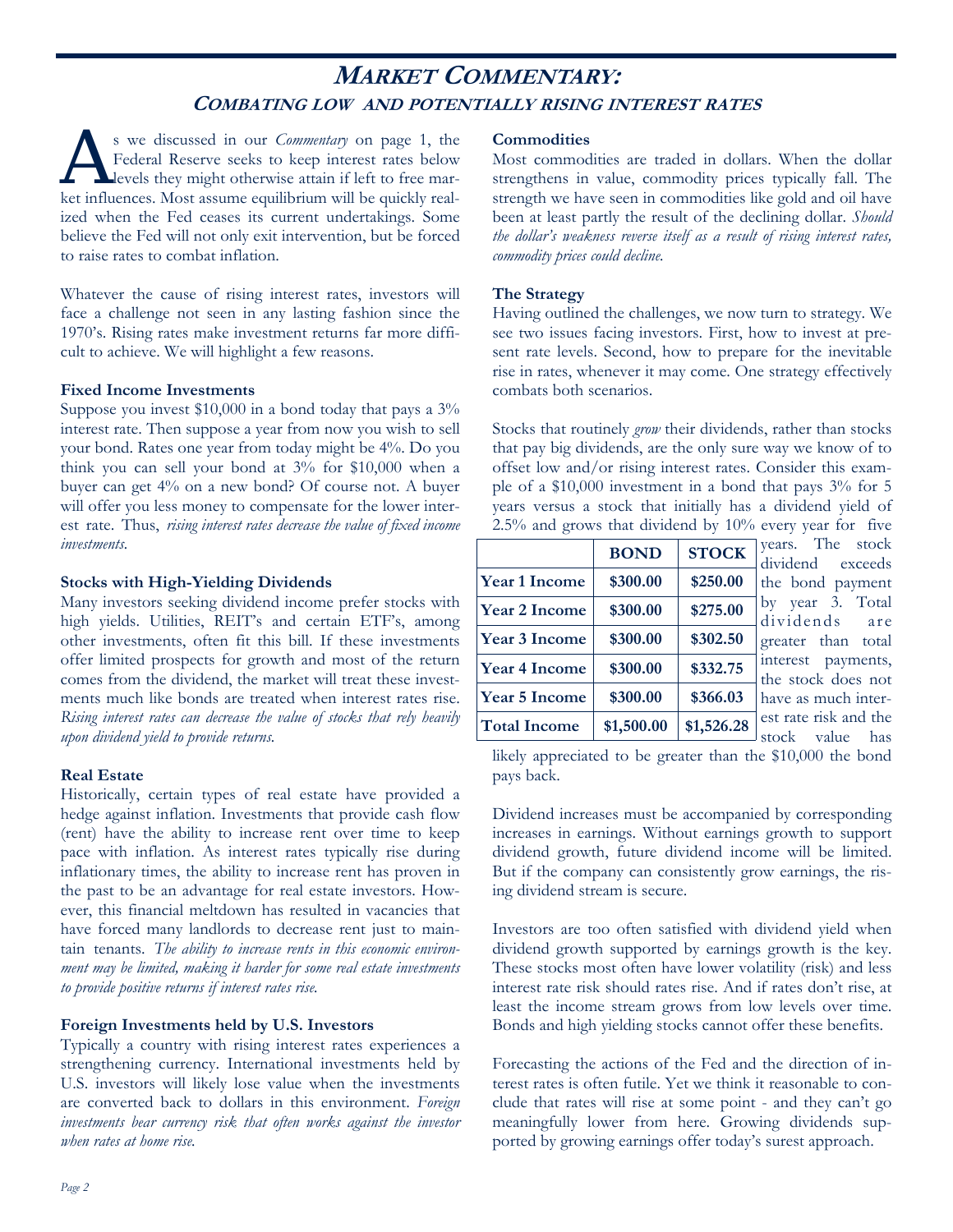### **COMMENTARY (CONTINUED)**

#### *(Continued from page 1)*

sions, there were no other market participants. The Fed was the only willing buyer of most of these securities (with the exception of Treasuries). Today, that has changed. Others are more than willing to participate, but the Fed's presence has kept rates artificially low, thereby crowding out others who would participate if they could be paid higher rates to compensate for risk.

And herein lies the predicament we face today. The Fed actions, while perhaps necessary, now keep rates lower than they might otherwise be. This has many negative consequences, some of which are outlined below.

#### **Incentivizing Borrowers, not Lenders**

Who wouldn't like to borrow money at a nearly 0% interest rate? It is practically free. Much has been made about the lack of lending taking place. Certainly many qualified borrowers are unable to find the financing they need. Few ask what incentive a lender has to make loans at these rates.

Individuals are lenders when they buy bonds, invest in CD's or have money in a money market account. Not many individuals get excited about lending money long term at rates this low. Banks lend money from their deposit base. Right now, banks can make as much money buying Treasuries with their assets as they can make lending money, and with no risk. So why lend?

#### **Weakening Bank Balance Sheets**

Banks face a great challenge - they borrow money shortterm (from depositors) but lend it long-term. When banks fear that their cost of money (interest on deposits) is likely to rise, they are hesitant to make cheap long-term loans. For those banks that do commit to long-term lending, the loan becomes less profitable, or even a losing proposition, if deposit rates rise. This weakens balance sheets and impairs their ability to make future loans that might be more profitable.

The choice for banks is fairly simple. Lending now could hurt their ability to lend later. Buying Treasuries (a record amount of Treasuries are now held by banks) allows banks to make loans later when more favorable conditions return.

#### **Discouraging Saving, Encouraging Spending**

We have all been told that we have lived beyond our means. We borrowed too much money, and now is the time to become fiscally responsible. So why does monetary and fiscal policy still encourage spending over thrift?

Savers can't make any money on their deposits, but spenders can borrow cheaply. Higher rates would better address this paradox.

#### **Hurting Retirees**

An entire generation of Americans is being penalized by the current interest rate environment. Standards of living that were aspired to and planned for cannot be met, simply because low interest rates do not provide enough income to the retired fixed-income investor.

There is another, and perhaps even more sinister, penalty to the fixed-income retiree. If low rates spur inflation, not only is nominal income too low, but real income will decline as well. Real income is nominal income adjusted for inflation. With low nominal income and rising inflation, the retiree is hurt twice.

#### **Increasing Financial Speculation**

Investors frustrated by low rates are forced to look for higher returns. This is accompanied by higher risk. As has been the case far too many times this decades, investors chasing return without regard to risk create bubbles. Compounding matters, professional investors already comfortable with higher risk are now able to borrow money inexpensively to fund their speculative investments.

It has been said that the Fed's policies are designed to get investors to take on risk again. But which investors do they mean? Those who can ill afford it (happening now), the professionals (again, happening now), or those who can afford to wait for a more level playing field? We suspect the last of these would have the impact the Fed seeks, although the former two seem to be the ones changing their behavior instead.

#### **Weakening the Dollar**

Artificially low rates at home make investing abroad more attractive. In fact, many have now taken to borrowing in dollars and exchanging their borrowed dollars for other currencies offering higher rates of return. This activity helps erode the value of the dollar.

A weakening dollar makes the goods we import more expensive. Even if we don't experience traditional inflation for U.S. goods and services, we still experience a decline in our purchasing power around the globe (which is inflation).

Furthermore, investment capital flows away from us, not to us. This means other markets benefit from investment capital, job creation, and economic growth at our expense.

The Federal Reserve is in a difficult spot. With unemployment near 10% and the economy grudgingly emerging from the worst recession since the Great Depression, the Fed certainly does not want to hinder any recovery by raising rates prematurely. However, for those trying to return to "normal", the cost is dear.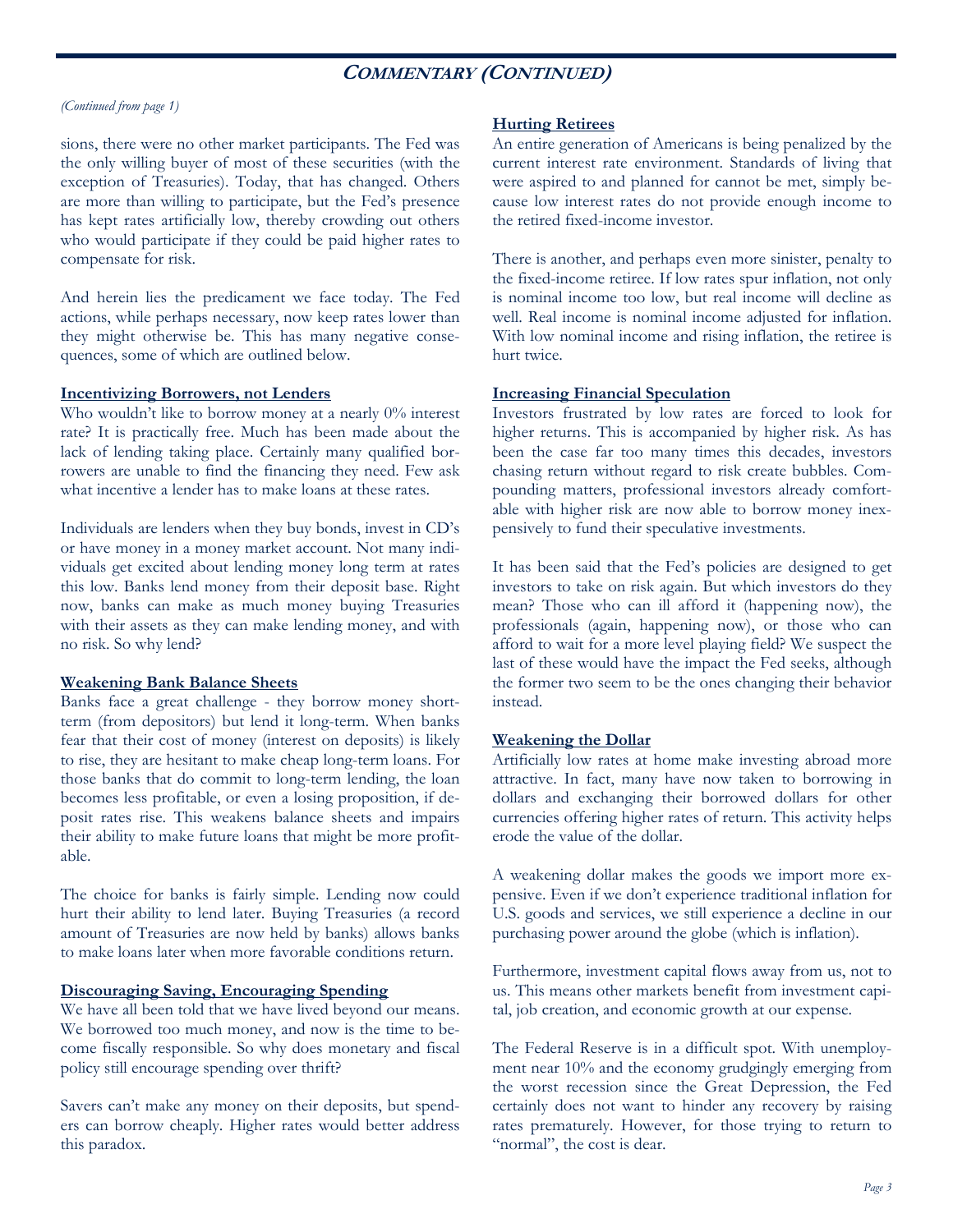## **MANAGING PORTFOLIO RISK (CONTINUED)**

*(Continued from page 1)* 

long-maintained that risk *and* return are equally important.

Before delving into possible solutions to this predicament, let us attempt to illustrate the problems posed. The examples that follow are completely hypothetical, and no real market or manager statistics are used. With that in mind, evaluate these three managers:

| Yr.    | <b>Manager A</b> | <b>Manager B</b> | <b>Manager C</b> | Market    |
|--------|------------------|------------------|------------------|-----------|
|        | $7.00\%$         | $6.50\%$         | 10.95%           | $10.00\%$ |
| 2      | 16.82%           | 13.85%           | 8.16%            | $10.00\%$ |
|        | 9.60%            | 13.81%           | 14.58%           | 11.57%    |
| Annual | 11.06%           | $11.33\%$        | 11.20%           | 10.52%    |

What does this information tell us? They all beat the market

by similar amounts, so are they all similarly good? Is Manager B the best? We don't have enough data to know, although this is the sort of information most decisions are based on.

What if we could quantify how much risk each manger assumed relative to the market in producing these winning returns? Would that be helpful? We believe it is not only helpful, but necessary, and we will expand on the above example to explain why.

A common measure of risk is called Standard Deviation. Standard Deviation is a measure of the volatility of portfolio returns. A portfolio that returns 1.00% every month without fail would have a standard deviation of 0 (and also would likely be fraudulent). A portfolio that produces returns all over the board would have a very high standard deviation. Investors differ in terms of the amount of volatility they can stomach, so knowing what to expect is helpful.

Taking the returns from the above table and adding arbitrary standard deviations, we can create a better understanding of how each manager performed. To do so, we introduce what we call the **Tandem Ratio**. The Tandem Ratio is a tool we use to calculate how much return is achieved per unit of market risk, and the formula is *TR= (Portfolio Return ÷ Portfolio Standard Deviation) x Market Standard Deviation.* The Tandem Ratio can be used to directly compare risk-adjusted returns*,* with higher ratios equaling better management. We can go one step further and determine the return required given the manager's risk.

In the table at the bottom of this page, we see that Manager C did not have the best absolute returns, but did the best job of providing returns for the level of risk assumed. Manager B posted the best returns, but the risk taken should have yielded better results. This type of analysis allows an investor to identify both a comfortable level of risk and acceptable returns for that level.

We must recognize that there are problems with relying on this analysis. First, the Tandem Ratio has not been tested by academia and is not accepted as a valid analysis tool (although we think it works pretty well). This can hardly be viewed as industry standard analysis. Second, it is easy for managers like Tandem to report standard deviation for a composite (a group of accounts with similar objectives), but nearly impossible to report such information on an individual account basis. Since this is not common industry practice, portfolio accounting software like we use to produce quarterly statements does not offer such reporting. While we are hopeful this will change, producing such data as of today would be overwhelming. There is some movement in this direction, but the software isn't there yet.

A third short-coming is that managers are not required to report standard deviation. While most do, this information may be difficult to come by. And finally, it still requires mathematical analysis by the investor.

Given the challenges of utilizing the elegantly brilliant Tandem Ratio, which have provided some easier assessment tools investors can use to make risk analysis more attainable.

| (Continued on page 5) |  |
|-----------------------|--|
|-----------------------|--|

|                                                    | <b>Manager A</b> |                     | <b>Manager B</b> |       | <b>Manager C</b>                                            |       | <b>Market</b> |       |
|----------------------------------------------------|------------------|---------------------|------------------|-------|-------------------------------------------------------------|-------|---------------|-------|
|                                                    | Return           | <b>Standard Dev</b> |                  |       | Return Standard Dev Return Standard Dev Return Standard Dev |       |               |       |
| <b>Annualized Data</b>                             | $11.06\%$        | 11.15               | $11.33\%$        | 14.25 | $11.20\%$                                                   | 11.25 | $10.52\%$     | 12.25 |
| <b>Tandem Ratio</b>                                | 12.15            |                     | 9.74             |       | 12.20                                                       |       | 10.52         |       |
| <b>Required</b><br><b>Return for Risk</b><br>Level | 9.58%            |                     | 12.24%           |       | 9.66%                                                       |       | 10.52%        |       |
| <b>Excess Return</b>                               | 1.48%            |                     | $-0.87%$         |       | 1.54%                                                       |       | $0.00\%$      |       |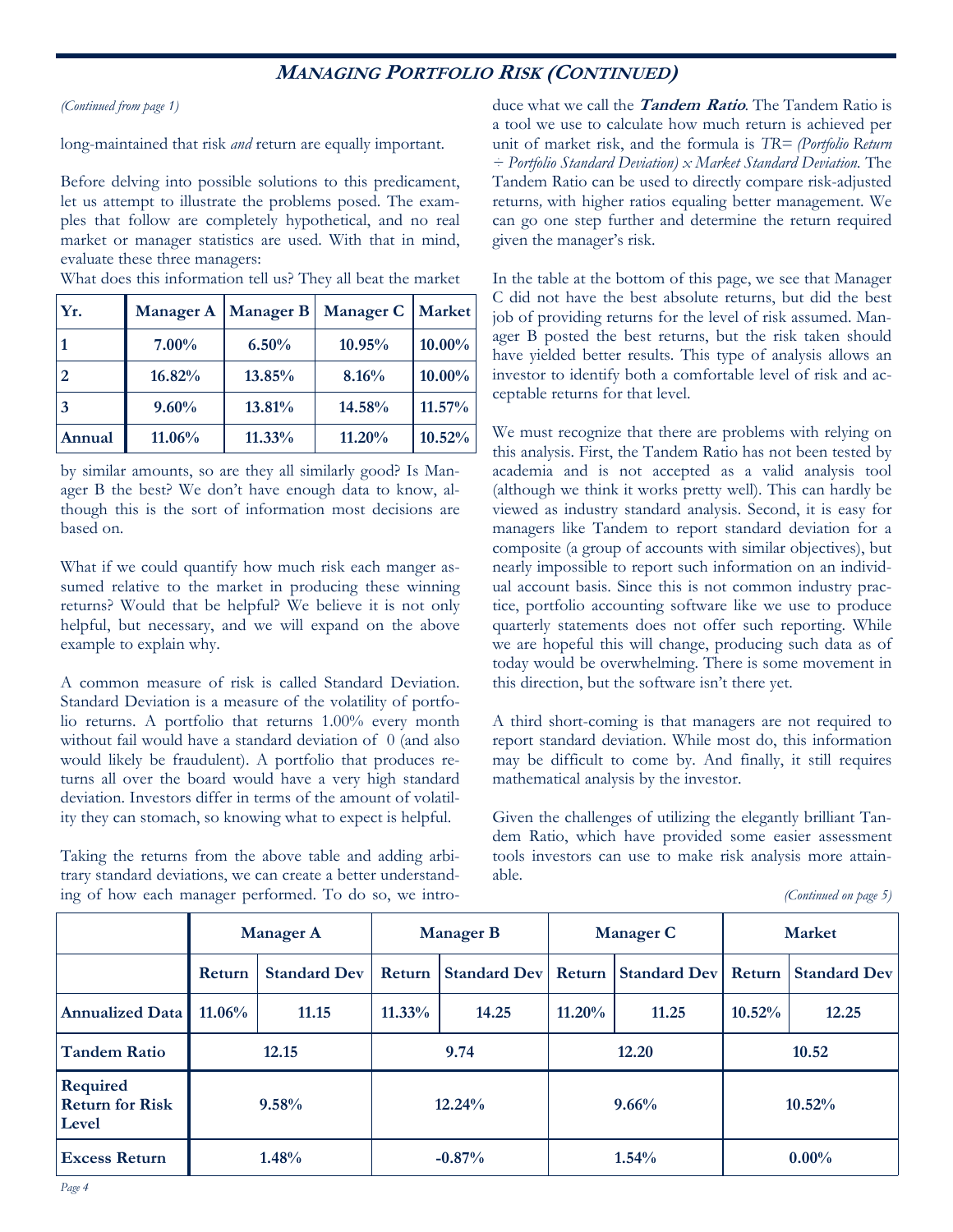## **MANAGING PORTFOLIO RISK (CONTINUED)**

*(Continued from page 4)* 

The table below lists five items that, when present, can help reduce risk. First, many investments are required to be fully invested. This is fine if the investor is willing to proactively manage how much to commit to that investment. At Tandem, we have no such constraints. When we have more securities to sell than buy, our portfolio cash levels increase. Conversely, when we have more securities to buy than sell, cash levels decrease. This was essential to us in 2008 as we were net sellers. Mutual funds and other investment vehicles can be prohibited from raising too much cash. We were able to reduce risk by not being compelled to remain fully invested.

While this checklist is not infallible, it certainly can help mitigate unintended risk. Risk is by no means bad. Appropriately managed risk can lead to greater returns. But risk level definitely needs to be a component of the evaluation process, and reporting standards today offer insufficient guidance.

At Tandem, we have two equally important jobs - to deliver superior returns *and* less risk to our clients. Doing one without the other is unacceptable. In the low interest rate environment present throughout this decade, the temptation to reach for better returns has caused many to dismiss risk considerations. We believe this contributed greatly to the global financial crisis.

In search of better returns, investors made decisions they

|                             | <b>TANDEM</b> | <b>Mutual Fund</b> | <b>ETF</b> | <b>Hedge Fund</b> | <b>Other Pooled</b><br><b>Vehicles</b><br>(Commodity Funds, Private Eq-<br>uity, Real Estate) |
|-----------------------------|---------------|--------------------|------------|-------------------|-----------------------------------------------------------------------------------------------|
| No Limit on Amount of Cash  | <b>Yes</b>    | $\rm No$           | $\rm No$   | <b>Yes</b>        | <b>Yes</b>                                                                                    |
| <b>Customized Portfolio</b> | Yes           | N <sub>o</sub>     | $\rm No$   | $\rm No$          | $\rm No$                                                                                      |
| <b>Instant Liquidity</b>    | Yes           | <b>Yes</b>         | Yes        | $\rm No$          | $\rm No$                                                                                      |
| Know what you own           | Yes           | $\rm No$           | <b>Yes</b> | $\rm No$          | $\rm No$                                                                                      |
| Documented Sell Discipline  | Yes           |                    | ?          |                   |                                                                                               |

If an investment vehicle cannot take into account individual needs (like capital gains or losses, timing of withdrawals or lack of comfort), the investor is buying a one-size-fits-all portfolio. This means that individual risk tolerance is not being considered, and the investor must be proactive.

Many investment vehicles offer limited liquidity. Limited access to money brings on its own set of risks. Investors may occasionally need cash for various and unplanned reasons. When a particular investment does not offer liquidity, the benefits must be weighed in light of this.

Investment vehicles with limited transparency make it difficult to assess risk in the moment. The aforementioned portfolio statistics enable mathematical analysis looking backwards, but there is no way to know if the investment has become more or less risky since the last report.

Finally, all investment disciplines have a buy discipline, but do they have a documented sell discipline that investors can monitor? Sell disciplines are important when markets move against a particular type of investment, and investors that are unable to determine whether prescribed measures are being followed assume additional risk.

might not have made had interest rates or stock market returns been more compelling. Instead, they were willing to accept being fully invested, no customization, less liquidity and transparency and no escape plan. The result was a disaster.

As we discussed in the July issue of **The TANDEM Report**, diversification of asset classes and investment vehicles does not guarantee diversification of risk. The more an investor commits to illiquid investments, the more dependant she becomes upon the liquid assets she holds. When this approach becomes widespread, the liquid assets can fail to provide the safety originally envisioned because all investors are raising cash from the assets they can sell. This happened in 2008, and it can happen again.

We believe the most prudent strategy is the one we have followed since our founding in 1990. Understand what you own, customize it to meet your needs, be able to sell it freely, have a well-defined sell mechanism in place and do not be compelled to be fully invested.

Tandem does not avoid risk. Tandem manages it. This is not conservative. Just smart.